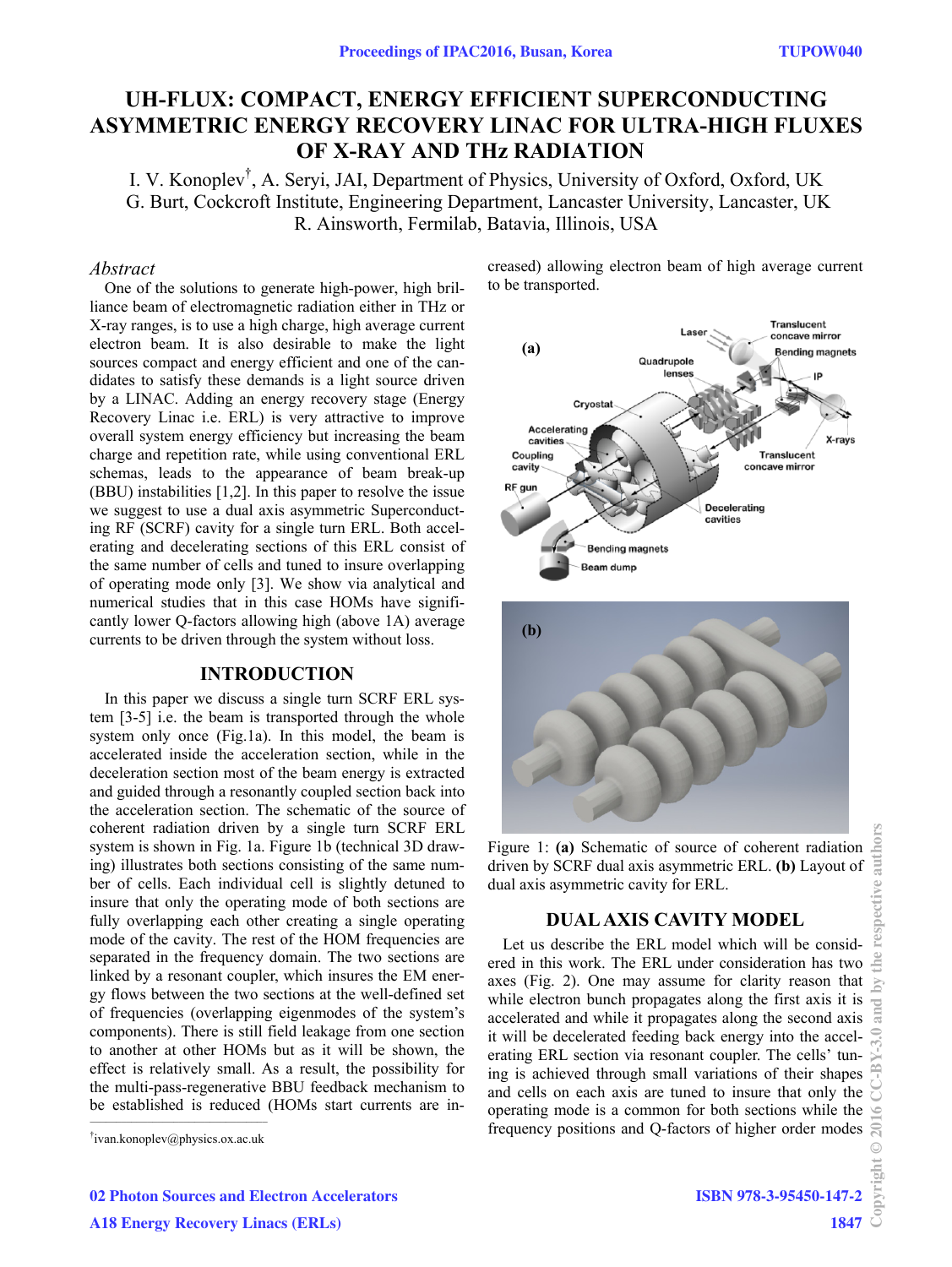are different. Due to the resonant coupling between cells located on different axes, the voltage on each axis is nearly the same for the operating mode only, while it varies strongly for all non-overlapping higher order modes (the ratio between voltages on the axis will be referred as transformer ration  $N_{SP}$ ). Indeed, the cells act as a single cavity at a common operating mode but they behave as separate structures at all other modes. This allows decoupling of HOMs associated with accelerating and decelerating structures and thus breaking the positive feedback loop which may result in BBU development. To make some basic estimations for the cavity parameters required to transport the beam we will assume that a bunch propagates along the 'design orbit' is perfectly timed to 'see' both the maximum accelerating and decelerating potentials. Any trajectory perturbation due to interaction at IP is ignored. Assuming that at the input bunches propagate on and along the axis z and  $E_z(x, z) \propto \sin(k_z z)$  (pill-box like cavity), the trajectory shift at the second port (input to deceleration section) is given by:

$$
\Delta x \cong -i \frac{c}{\omega} \left[ \frac{\partial}{\partial x} V(x) \right] \frac{L}{W} \left( \frac{\sin(k_z L)}{k_z L} \right) R_{12}
$$

where c is the speed of light,  $\omega$  operating frequency,  $k_z L$ is the electron bunch phase shift at the cavity exit, *L* cavity length,  $R_{12}$  is the element of the transport matrix [6],  $(eW)$  is the full bunch energy,  $k_z$  is the longitudinal wavenumber and  $V(x)$  is an effective accelerating potential seen by electron. The expression gives one an opportunity to make a first estimation of an upper bound for the maximum  $R_{12}$  parameter knowing some basic properties of the cavity. Indeed this expression shows the link between bunch's trajectory deviation and machine's parameters and therefore, to reduce the deviation on may either reduce parameter  $\frac{2cL}{\omega W}$  or limit the R<sub>12</sub> parameter as shown:

$$
R_{12} \ll D_2 W \frac{\omega/c}{2k_z L^2} \frac{1}{|\partial V/\partial x|}
$$

It is clear that this condition is not sufficient for the ERL

to operate as the bunch with a trajectory deviated from the 'design orbit' will be delayed due to a longer path and its deceleration (energy recovery) will be affected leading to interruption of ERL operation even if the bunch passed through the decelerating section. If the beam enters the decelerating cavity with some trajectory deviation the transient time  $T<sub>g</sub>$  from acceleration to deceleration sections is changed  $(T_g + \Delta \tau)$  from its optimum value. This phenomenon is a bunch de-phasing and assuming that initial deviation  $\Delta x$  from the unperturbed trajectory  $S_0$  is small one can estimate the Δ*τ:*  Copyright Copyright Copyright Copyright Copyright Copyright Copyright Copyright Copyright Copyright Copyright Copyright Copyright Copyright Copyright Copyright Copyright Copyright Copyright Copyright Copyright Copyright C

$$
\Delta \tau \cong \frac{\Delta x}{2S_0} \frac{\Delta x}{c}
$$

and multiplying the expression by operating frequency  $\omega$ and taking into account that dephasing  $\Delta\theta$  should be much smaller than  $\pi$  the following expression can be evaluated:

$$
\Delta\theta/\pi \ll \frac{D^2}{S_0\lambda_0}
$$

ISBN 978-3-95450-147-2

where D is the cavity aperture and  $\lambda_0$  is the operating wavelength. Using these basic estimations and 1.3GHz TESLA cavity [6] as a starting prototype a the numericall model was created and studied using the ACE3P electromagnetic suite developed at SLAC (USA).

#### **RESULTS OF NUMERICAL ANALYSIS**

To study property of asymmetric cavity for ERL both frequency (Omega3P [7]) and time (T3P [8]) domain analisys were carried out. For all cases, curvilinear tetrahedral mesh elements were used. The eigenmode spectrum was analised and start currents of HOMs which can lead to BBU development were estimated. In figure 2 the schematic of the system studied is shown with bunches 1 and 2 indicating incoming bunches into accelerating and decelerating sections.



Figure 2: Schematic of dual axis cavity with accelerating (axis 1) and decelerating (axis 2) sections linked by resonant coupling cell.

In figures 3-5 the contour plots showing the result of numerical studies are presented. In figure 3 operating mode which has the highes Q factor and field structure appropriate for ERL operation is demonstrated. Let us note that the split of the sections allows independent (from IP) tuning of the cavity i.e. an individual cell and overall cavity. For instance by introducing either introducing a phase shifter in the resonant cell or tuning cell itself one has additional control on energy recovery and footprint of the system. In figure 4 an example of



Figure 3: Contour plot of cavity operating eigenmode.



Figure 4: Contour plot (electric field) of one of the cavity HOM.

excitation of HOM inside cells located on the second axis is shown. It is clear that due to the detuning of the sections and presence of the resonant couple this HOM can-

02 Photon Sources and Electron Accelerators

È and

 $\tilde{=}$  $\odot$